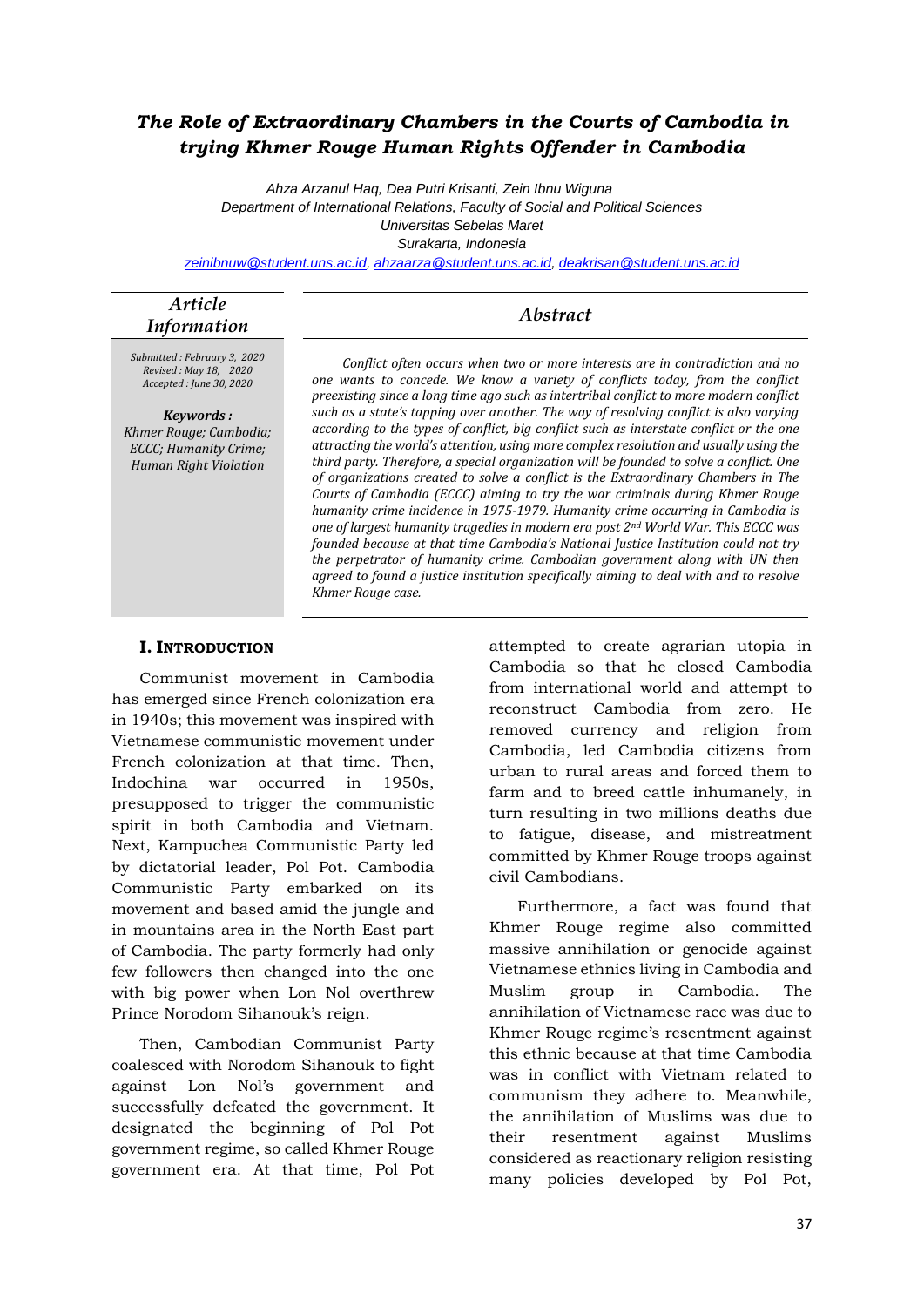thereby considered as inhibiting the development of communism tried to be constructed by this Khmer Rouge regime.

The dark period ended in 1979 when Vietnam successfully defeated Khmer Rouge, so that Khmer Rouge elites alienated to the forest. The officials of Khmer Rouge were successfully arrested one by one. However, the justice process against the suspect cannot run well because Cambodian National Justice Institution was considered less strong. Thus, Khmer Rouge elites often were not present in the trial.

Therefore, finally Cambodia government asked UN for helping found a justice institution to deal with and to try Khmer Rouge elites, ECCC. The members of judge chamber consisted of only Cambodians on Cambodian government's request, and added with law enforcers like judges and investigator team from international justice institution. Those members of institution were expected to represent Cambodians until today still feeling trauma due to what the Khmer Rouge has done in the past.

#### **I. METHODOLOGY**

In this journal article, the author conducted a research using qualitative research method. Through this method, the data presented consisted of sentences. This method was intended to enable the author to understand the event occurring more in-depth. This research tried to analyze the role of *Extraordinary Chambers in the Courts of Cambodia* (ECCC) in trying the offenders of human rights during Khmer Rouge reign in Cambodia.

The author employed historical descriptive research on Khmer Rouge's reign. Historical research, according to Surya Brata, is the one aiming to reconstruct the past systematically and objectively. Meanwhile, descriptive research is the one aiming to make description systematically, factually, and accurately on an event [1]. The research was conducted aiming to reveal how

Khmer Rouge could dominate Cambodia and what could actually occur during Khmer Rouge reign until today still considered as the biggest genocide event in the world. Method of collecting data used by the author was library study technique, by which primary and secondary sources were collected from book, journal, article, policy, and official website.

### **II. ANALYSIS**

## *A. History of Khmer Rouge's Reign in Cambodia*

Khmer Rouge was established in 1960s under Pol Pot's leadership. This organization is Kampuchea Communist Party's wing constituting the substitutive term for the word "Cambodia" [2]. In early period of its establishment, Khmer Rouge is not a strong organization sounding strange to those living in Cambodian urban areas. Therefore, Khmer Rouge in its early period did not experience significant advance.

In the attempt of dominating Cambodia, Khmer Rouge's journey started with Prince Norodom Sihanouk was overthrown from his position as the head of Cambodia state. Since having been independent in 1954, Norodom Sihanouk was assigned to be the leader of Cambodia when his political party named Sangkum (he called it a movement rather than political party) retrieved its domination after winning parliamentary election in 1955 [3]. His long reign was due to some cause. In 1963 he forced National Chamber of Cambodia to approve an amendment to constitution related to its tenure, the output of which made him the Head of State without permanent position.

Norodom Sihanouk's rule was constructed in a variety of ways including intimidation, political manipulation, and maintaining right and left wing elements of his government. This neutrality of Cambodia was also based on Geneva Conference held to cease war and to realize peace in Indochina. In the conference there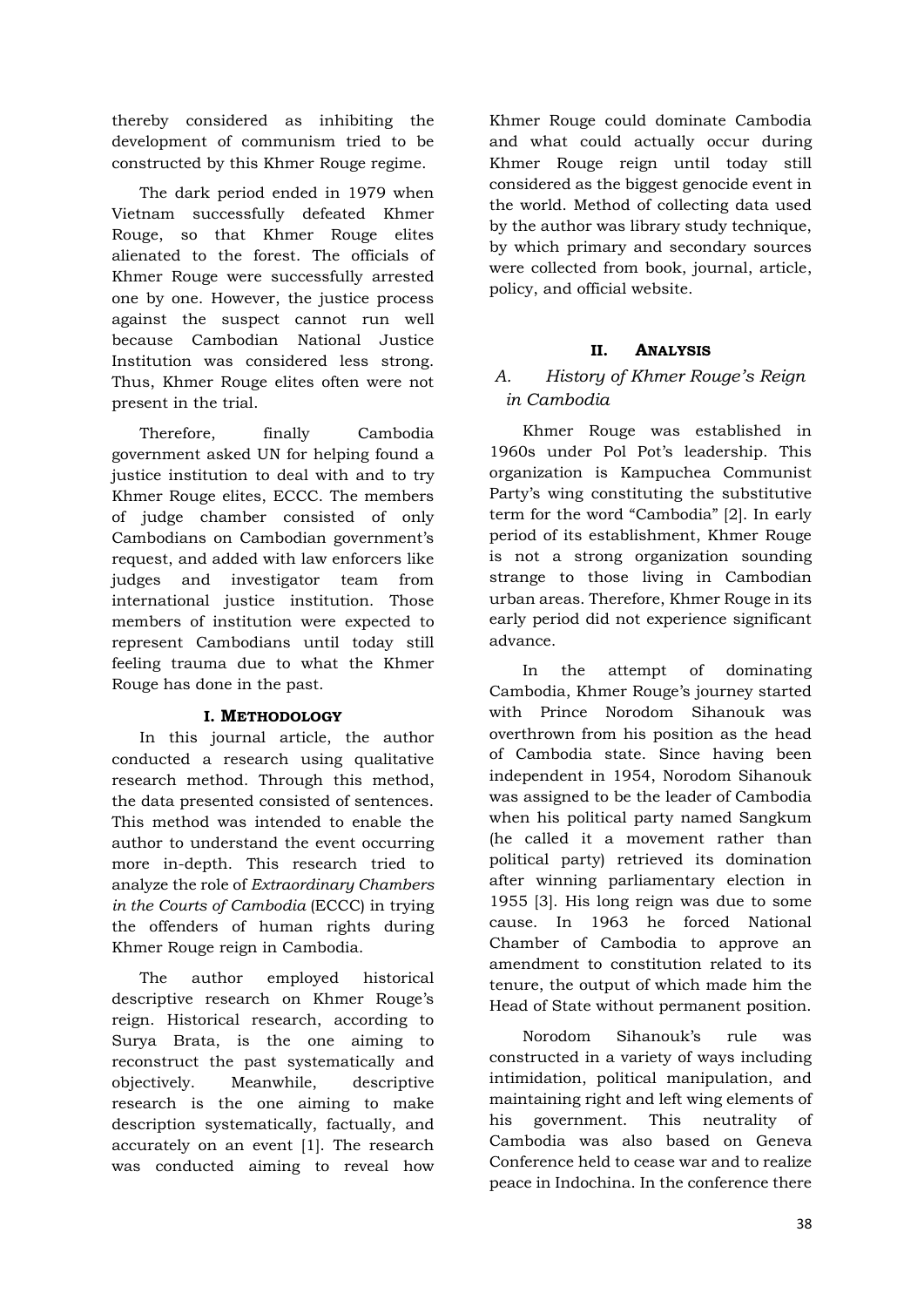was an agreement entered into by France, Vietnam, and Cambodia, related to the withdrawal of all military powers from Cambodia on October 1954. Alternatively, the communist representative in Geneva conference wanted full neutrality from Cambodia to prevent American soldiers from coming into Cambodia [4].

However, the second Indochina war or called Vietnam War occurred in 1955, lasting for nearly 20 years. This war made Sihanouk in trouble in balancing the right and left wings. In the election of 1966, Sangkum's political policy stating that each district might have one candidate only was ignored. The effect of left wing was getting stronger, and Lon Nol constituting a right wing activist became the Prime Minister [5]. In 1969, Lon Nol and the followers of right wing felt disappointed and frustrated when Sihanouk issued policy to tolerate Viet Cong and Vietnam People Soldier activities in Cambodian border, and they could not accept it.

In 1970, coming back after visiting Peking and Moscow, Sihanouk was overthrown from his position as the Head of State by Lon Nol and Sisowath Sirik Matak. However, in this coup d' etat Sihanouk was not killed by Lon Nol and his cronies, and thereafter they established Republic of Khmer [6]. Knowing this, Khmer Rouge attempted to approach Norodom Sihanouk and tried to coalesce with him. Sihanouk, at that time travelling to Beijing, was recommended by China to oppose the coup d'etat conducted by Lon Nol and to take over the government again.

To do so, Sihanouk should ally with China and North Vietnam. As such, they would employ Cambodian Communist troops, Khmer Rouge, under Saloth Sar's leadership – called Pol Pot – before which becoming Sihanouk troop's opponent during his reign [7]. Sihanouk then did what China recommended, he along with Khmer Rouge found United Front to oppose Lon Nol regime [8].

Norodom Sihanouk's affiliation with Khmer Rouge was a fresh wind to it

because Sihanouk had many proponents. Most Sihanouk's proponents live in rural areas where people were still loyal to Sihanouk and assumed that something wrong was occurring in Cambodia because of Sihanouk's overthrowing. After Khmer Rouge united with Norodom Sihanouk, a war occurred between Kampuchea Communist Party and Cambodian government, so called Cambodian Civil War. In his early reign, Lon Nol promised that he will clean up Cambodia from Vietnamese communist troop. Through such confrontation, he led Cambodia entirely into Vietnamese conflict. One of Cambodian "cleaning-up" forms was the invasion of American and South Vietnamese task forces against east Cambodian region on May 1970. However, the invasion against East Cambodian region was not fruitful because communist troops had retreated to Cambodian western area.

With a series of invasions conducted by Lon Nol regime and followed with the cessation of hostilities agreement entered into in Paris along with America, the proponents of North Vietnam decreased in number in Cambodia in 1973. Nevertheless, Cambodian Communist troop declined to comply with the cessation of hostilities consensus, so that they become the target of USA's air invasion despite no war occurring between US and Cambodia at that time. Through such an invasion, the movement of Cambodian communist troops was inhibited in Phnom Penh. The invasion also harmed the population-dense villages around the Capital. This Cambodian civil war lasted two more years following the incidence, but until late 1973, Lon Nol government controlled only Phnom Penh, Cambodia's northwestern area and some other provinces [8].

While Lon Nol controlled only Phnom Penh and some other regions, Cambodian communist troops could reverse the condition, by means of dominating each opposition and they still claimed Sihanouk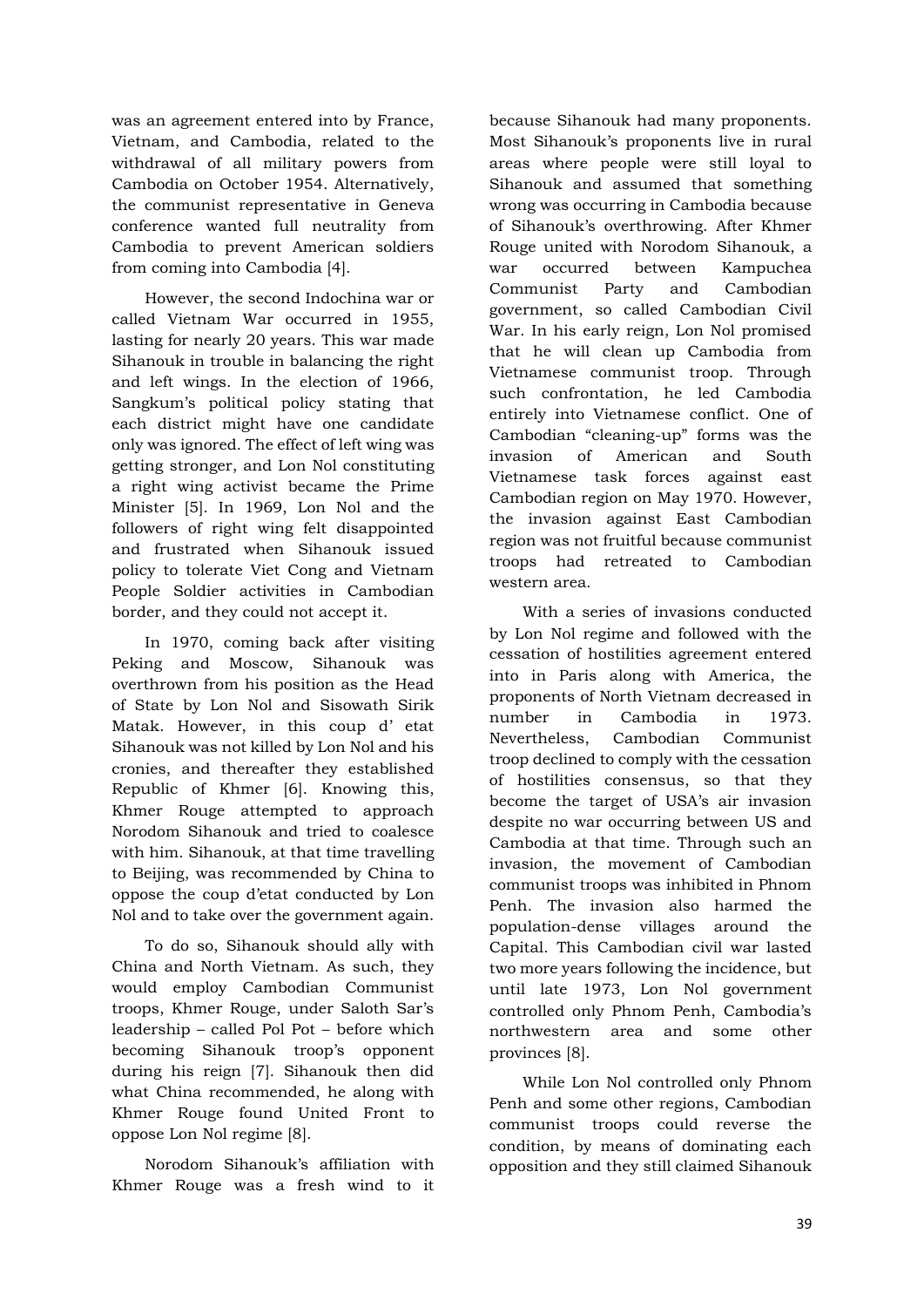as a figurehead. Lon Nol regime then isolated in Phnom Penh received much help from America, increasing the opportunity of corruption. This civil war ended when Cambodian Communist troops led by Pol Pot successfully overthrew Lon Nol 1975 but Lon Nol escaped successfully to Hawaii. Lon Nol's runaway designated Cambodian government's loss and the beginning of Khmer Rouge's reign in Cambodia with the return of Sihanouk to Phnom Penh as the Head of State symbol and government run by Pol Pot, Ieng Sary, and Khieu Samphan [8].

Pol Pot along with Khmer Rouge having dominated Cambodia devised to make total restructuring. When Khmer Rouge still based in a remote area in the North East, Pol Pot was inspired and amazed with the tribes in the area who could fulfill their need without others' help by means of living communally and depending on collective farming activity. Those tribes knew neither money nor religion, so that they live dependently on nature [2].

Pol Pot began to believe that those tribes' way of life could be applied to national scale. Therefore, when he ruled Cambodia, he planned to rename Cambodia into Kampuchea and to change it immediately into an agrarian utopian state, the one promoting rural lifestyle and farming as the basis of its people's life.

Pol Pot declared 1975 as 'Year Zero' meaning that everything was started from zero. He removed Cambodian currency, free market, religious practice, traditional culture, fashion style, school, and private property. Such buildings as school, worship place, governmental building, and shopping center were shut down and often changed into jail, horse stall, educational camp, and warehouse [9]. Pol Pot also isolated Cambodian from international world, in which Cambodian borders were safeguarded tightly and communication network including telephone and mail was disconnected. All foreigners were forced to

get out of Cambodia. It made information was difficult to acquire on the events occurring in Cambodia because all foreign media were not allowed to enter into Cambodia [10].

Thereafter, Khmer Rouge conducted total evacuation in Cambodian Cities, including Phnom Penh Capital. Originally, Khmer Rouge troops said that citizens would be evacuated up to three kilometers out of the city and they would be allowed to go back to the city within two or three days. However, in reality all urban people were evacuated to rural areas, so that such cities as Phnom Penh, Batdambang, and Kampong Cham became the cities without population. Evacuation was conducted comprehensively without exception, and even hospital was evacuated and emptied.

Khmer Rouge troops provided transportation to some elders and people with disabilities. They also provided food stock out of the city for the prisoners. However, the volume of supply was not equivalent to the number of prisoners evacuated. As a result, during evacuation many prisoners died of starvation and due to fatigue [6]. Those evacuated were also separated from their family, in which each of family members was evacuated to difference places far away between one and another. Having arrived at the areas specified by Khmer Rouge, the prisoners were forced to work as farm workers.

Khmer Rouge stated that transportation used to bring inadequate food to the prisoners so that they should suffice their living need themselves by means of farming. Meanwhile, the actual reason was Pol Pot's wish to make Kampuchea a farming state in which corruption and urban life could be eradicated. As long as collective farming policy was applied by Pol Pot, the prisoners might not stop from working; consequently, thousands prisoners died of starvation, developed some diseases, and worked excessively.

At that time, everyone's basic rights have been deprived. No transportation and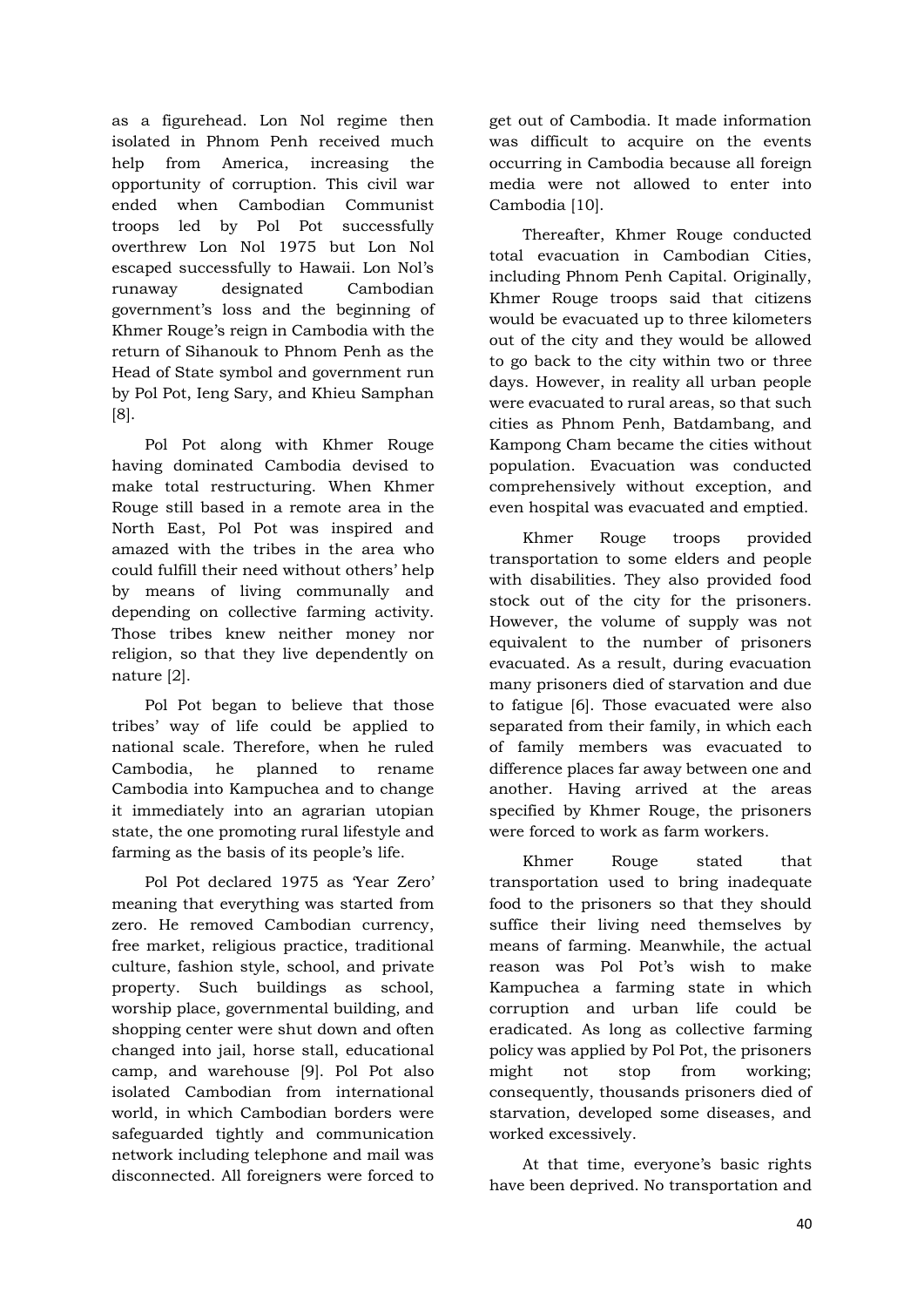no private property are available, and the only entertainment available was the revolutionary one. All Cambodian citizens should wear black clothing, constituting their "revolutionary" clothing. More than three persons assembling would be accused of being enemy and then arrested and killed [6].

One of most inhumane policies was that although prisoners had been mistreated severely, they could not express their emotion. The prisoners expressing their sad feeling would be warned 2 times, and more than that they would be killed. In addition, on Pol Pot's order, Khmer Rouge also arrested and killed thousands soldiers, military personnel, and civil servants from the previous regime led by Lon Nol, because those having worked for the previous regime were considered as unqualified to build the new Cambodia.

For the following three years, Khmer Rouge killed thousands intellects, smart urban people, minorities like Muslim Cham, Vietnamese and Chinese descents, and soldiers and their own party's members supposed to be traitors. Some locations became the place for Khmer Rouge to mistreat and to kill those whom they have arrested, one of which is a school named *Tuol Svay Prey High School* located in Phnom Penh suburban. Khmer Rouge then renamed *Tuol Svay Prey High School* into "S-21" functioning to be a jail at that time [11]. No real number was noted, but about 13,000 – 20,000 persons have been jailed in S-21, and only 7-12 of them successfully got out safely. All prisoners arrested in S-21 would be taken for their picture first and then archived to prevent them from escaping. Most of persons jailed in S-21 were 'elite' prisoners coming from Khmer Rouge and considered as betrayals and or spies of CIA or KGB [12].

In this S-21, the prisoners would be brought into interrogation and chained on the floor or on an iron bed. Thereafter, they were mistreated, from being stricken with stick, stung with electricity, flushed with water on their head, to being sliced on their

body part. Along with the mistreatment given, the prisoners would be forced to admit what they have never done. The prisoners would be mistreated continuously until they admitted what the guard wanted they admitted, so most prisoners would give fake admission to stop the guards from mistreating them. The guard would usually force the prisoners that they were members of CIA, KGB, or Vietnamese spies [12]. The admissions obtained from the prisoners would then be given to their superior as the evidence that they have been arrested and jailed in S-21.

As a result, many prisoners died, but some of them died because they were killed by the guards by means of cutting their throat.

From the series of events, a liberation movement named "Cambodian National Unity Front for National Safety" was created to liberate Cambodian people from Khmer Rouge's cruelty, thereafter called KNUFNS. The movement was founded on December 3, 1978 and led by Heng Samrin constituting one of leaders of rebellion against Khmer Rouge. This movement was supported by Vietnam because of its dispute with Cambodia on state borders since 1977. The Coup d'etat attempt was then taken by KNUFNS movement that eventually successfully seized Phnom Penh Capital and overthrew Pol Pot's rule all at once on January 1979. Having seized Phnom Penh City and overthrown Pol Pot, Heng Samrin became Cambodia's leader. It ended the Khmer Rouge's reign and replaced it with Heng Samrin and Hun Sen's reign.

## *B. Effect of Khmer Rouge's Reign on Cambodia*

The four-year Khmer Rouge's reign exerted some effects on Cambodia. During ruling Cambodia, Khmer Rouge developed political policy affecting ethnics and religions in Cambodia, particularly minority ethnics such as Muslim Cham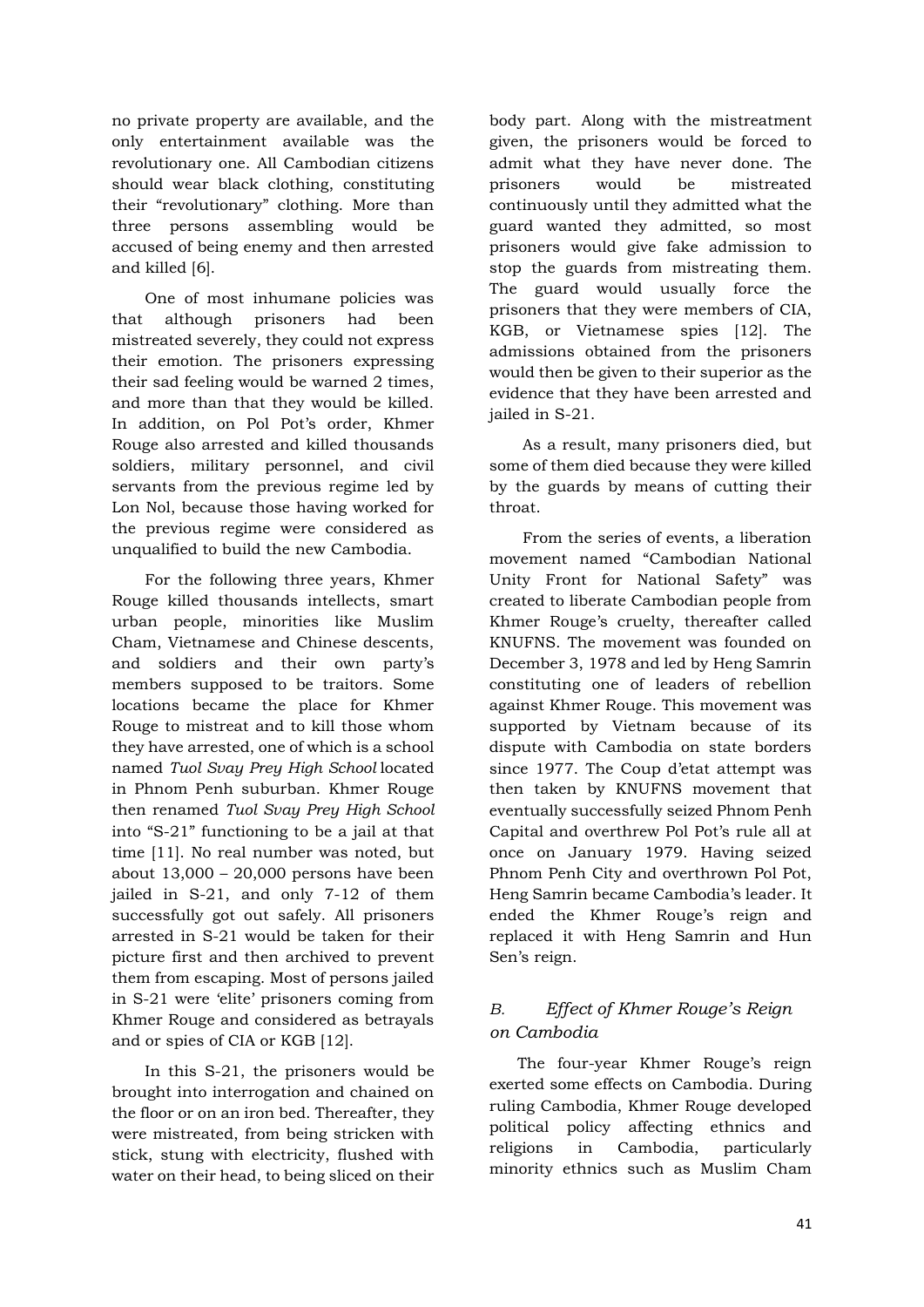and Malayan. Several early policies implemented by Khmer Rouge to organize Cambodians' life are as follows:

- 1. Evacuating all urban people
- 2. Removing all markets
- 3. Withdrawing all currencies during Lon Nol period and replacing it with revolutionary printed currency
- 4. Firing all Buddhist priests and positioning them to work planting rice.
- 5. Executing all leaders of Lon Nol Regime, from the supreme leaders
- 6. Improving cooperation with all regions and making them collective property
- 7. Expelling all Vietnamese minority ethnics [13].

This point "expelling all Vietnamese minority ethnics" was the effect of the dispute between Khmer Rouge with Vietnam. However, with their communist foundation, Khmer Rouge's government considered that everyone is equal as long as they are obedient to the regime. To remove minority ethnic, Khmer ethnic conducted assimilation by attracting minority ethnic into Khmer ethnic or can be said as *Khmerization* [14].

Oppression conducted by Khmer Rouge's reign was inseparable from ethnic difference in which the want to conduct Khmerization. The culmination of policies oppressing other ethnics than Khmer ethnic was the rebellion occurring on July 1978 as the people's respond to Khmer Rouge's reign. Those policies of course affected the condition of religious people in Cambodia at that time and until today.

On January 5, 1976, Khmer Rouge's reign ratified *Democratic Kampuchea Constitution* governing the foundation of state, economy, culture, and religion. The policy governing religion in Cambodia was regulated in Chapter 15, reading:

"Every Cambodian is allowed to do worship according to any religion and is not allowed to do worship according to other religions"

All reactionary religions threatening *Democratic Kampuchea* and Cambodian people were prohibited strictly [15].

Actually the policy did not incriminate the religious people to do their worship. However, before the constitution was published, Muslim Cham people were assassinated by Khmer Rouge because Islam was considered as reactionary religion as the result of declination and rebellion they did.

Another factor affecting the number of Cambodian populations was Killing Field constituting the effect of Four-Year Plan program in which Khmer Rouge appealed collectivization over all private properties such as rice farm and put national priority on paddy planting. All citizens should submit their private objects to be used collectively. They were forced to work more than 12 hours a day without sufficient rest and food [16].

*Killing Field* tragedy had taken many life tolls due to assassination committed by Khmer Rouge. They executed the suspected, useless, and dangerous ones. In addition they also executed former soldiers, civil servants, and governmental staffs of Lon Nol. Many Cambodians became the victims of Pol Pot regime's assassination, as indicated with demographic census in 1970 showing the decrease of population number from 7 millions to 4 millions people during Khmer Rouge's reign [17].

### *C. History of ECCC Establishment*

As explained in previous sub chapter, Khmer Rouge is the crime against humanity pertaining to Human right infringement and recognized internationally. In addition to international Human right infringement, members of Khmer Rouge were also indicted for committing genocide against two groups: Muslim and Vietnamese groups living in Cambodia. Because the crime committed had disgraced international principles, the trial should be held against this crime with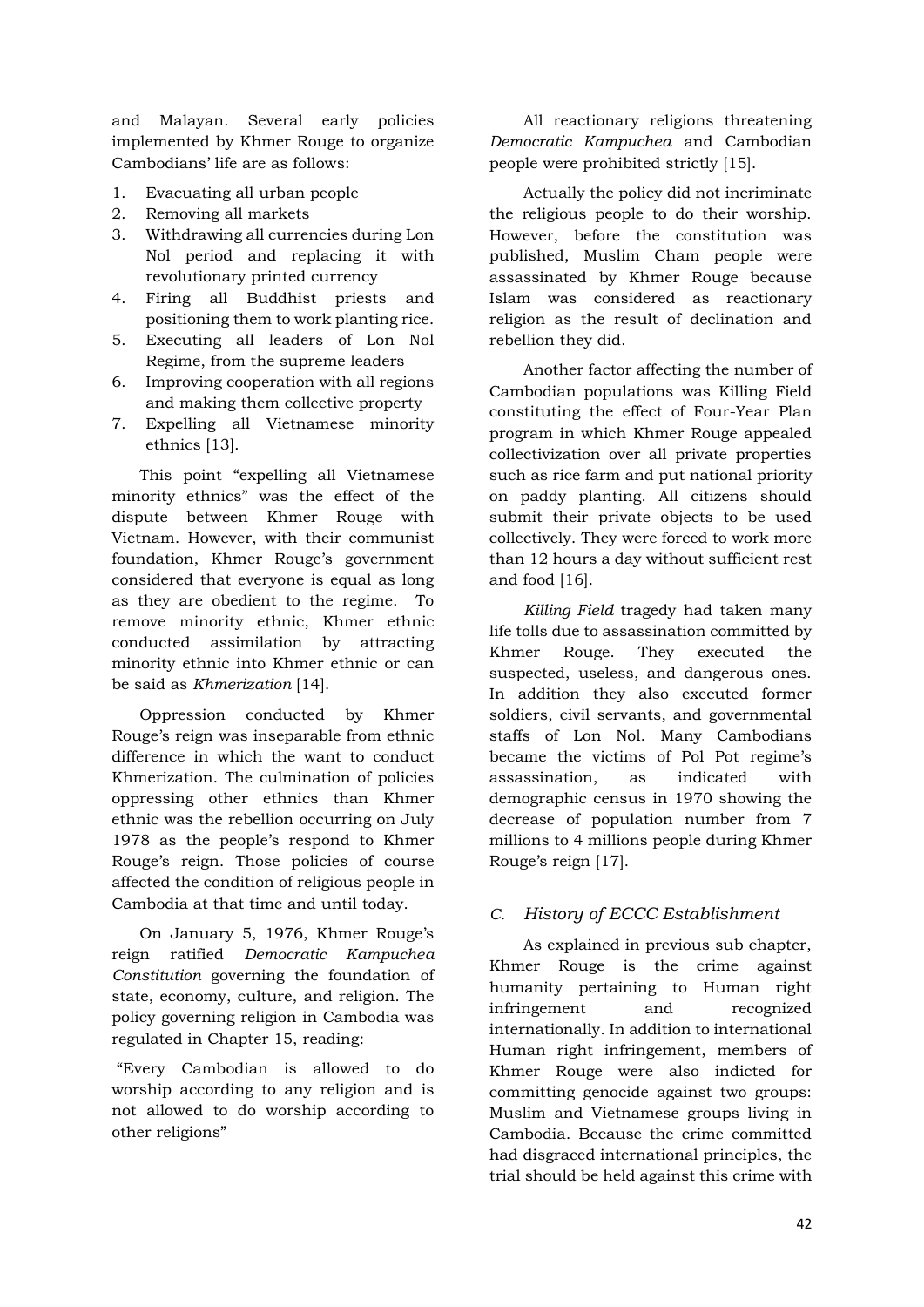international court's intervention, e.g. International Court of Justice (ICJ). However, because the crime occurring in Cambodia, Cambodia was entitled to hold trying process in the attempt of undertaking the state's responsibility for giving its citizens the feeling of secure. From the two options aforementioned, a consensus was reached between Cambodia and international world concerning what court would deal with this case.

*Extraordinary Chambers in the Courts of Cambodia* (ECCC) was one of justice institutions in Cambodia helped by international justice institution and international organizations like United Nations (UN) in the term of its membership. Intervention made by this international institution builds on Cambodia's inability of solving Human Right problems in its country. As a Hybrid tribunal, ECCC used Cambodian national law and international law provisions.

UN's intervention into Human Right case occurring befalling Cambodia was intended, among others, to follow up the new universal standard specified by this international institution on human rights in 1948 or called the Universal Declaration of Human Rights (UDHR). Previously, UN has entered into an agreement with Cambodia in which Cambodian government agreed to receive UN's help in the attempt of enforcing human rights in this country. The agreement intended was *Agreement on a Comprehensive Political Settlement of the Cambodia Conflict* [18]*.* Although in reality the process by which Cambodia received the help offered by international justice institution took time, eventually this tribunal was successfully founded after several negotiations made by the representatives of parties.

The idea of establishing internationallevel criminal tribunal built on Tokyo and Nuremberg Tribunal established after the outbreak of 2nd World War aiming to try the war criminals in certain area and it was effective provisionally. One of institutions

founded at that time was *International Criminal Tribunal for the Former Yugoslavia* (ICTY) intended to try the criminals in Yugoslavian conflict. ICTY's success in undertaking its duty was then followed with the establishment of similar institution to deal with the case occurring in different regions, for example, an ethnic conflict in Rwanda, inspiring the establishment of Ad Hoc tribunal named *International Criminal Tribunal for Rwanda*  (ICTR).

Such tribunal's high proportion of success then led the international actors to attempt continuously to establish similar institution aiming to focus on dealing some cases so that it is expected to undertake its duty more effectively. Until today, such national institution still becomes one of best options to both state and international tribunal to resolve criminal case occurring in a state and international law breaking, so that this institution establishment is still done frequently, one of which is ECCC.

ECCC was established in 2003 through General Assembly of UN's resolution and specifically aiming to deal with Human Right infringement committed by members of Khmer Rouge [18]. Therefore, this tribunal can be stated as ad hoc in nature recalling that it aimed specifically to deal with a certain case that can be solve at a certain time.

After the trial against Human Right infringement (Khmer Rouge) had been completed, ECCC would lose its main function and objective, thereby could be dismissed immediately. It is just like the handling of Human Right and humanity criminal cases committed by some Indonesians against Timor people in which international world decided to help resolve this case by establishing a provisional agency. This institution was established by an international organizational or UN to deal with human rights offenders in that case only, named *International Commissions of Inquiry on East Timor.*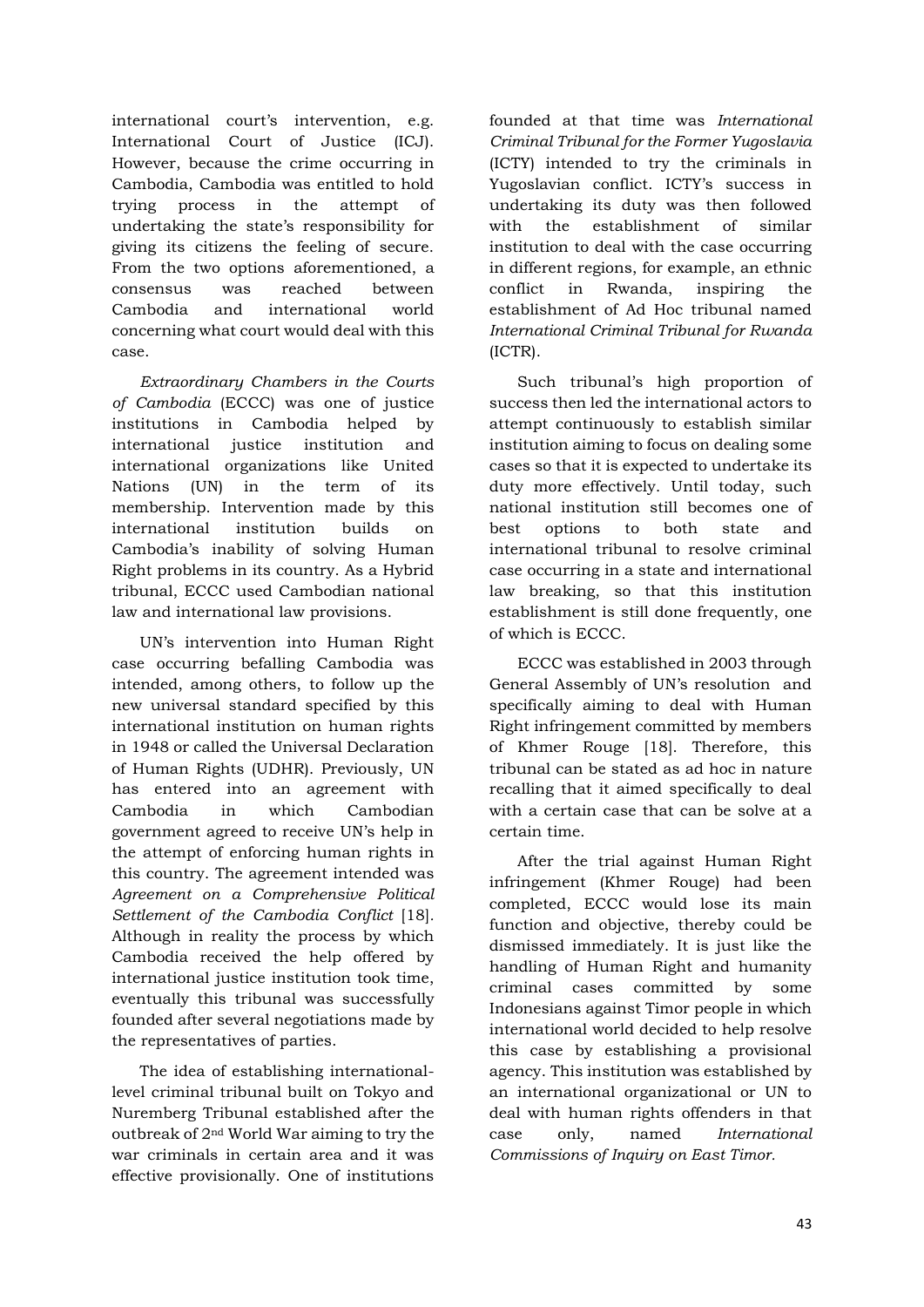Although ECCC had been established officially in 2003, UN had actively offered help to Cambodia in dealing with this Human Right problem since 1997. Hun Sen, at that time serving as Cambodia's Prime Minister, had actually negotiated and discussed actively with UN's General Secretary, Koffi Annan [18]. A long period of negotiation was taken due the difficulty of achieving consensus between two parties because UN as external party asked for too many licenses to intervene with this resolution of human right infringement case, while Cambodian government wanted to have stronger authority of dealing with this case. Nevertheless, having passed through a long negotiation process, a consensus was achieved by the two parties making ECCC a justice institution breaking neither Cambodian domestic code nor international law and recognized by international world.

## *D. The Role of ECCC in Dealing with Khmer Rouge case*

To measure an organization's effectiveness in undertaking its duty, we should know a general definition of effectiveness so that our interpretation does not become subjective and deviate from the result of observation. Schemerhin John R. Jr defined effectiveness as the end of the process of achieving target or output that can be analyzed by comparing the target to achieve with the target actually achieved [19]. If the target achieved has been close to the idealized one, an organization's effectiveness is considered as high, and vice versa.

Since its inception in 2003, ECCC has successfully conducted a variety of fruitful investigations yielding the list of suspected names likely becoming the mastermind of Khmer Rouge humanity crime in the past. The names included Kaing Guek Eav or called Duch responsible for the mistreatment center in Tuol Sleng and Phnom Penh jail. Others name were Ieng Sary, the former Prime Minister of Khmer Rouge, whose wife named Thirinth or the

minister of domestic social affairs during Khmer Rouge's reign, and Khieu Samphan as the head of state of Cambodian regime and Nuon Chea as the representative of Pol Pot [20].

From the list of suspects above, ECCC kept conducting investigation aiming to find the evidence incriminating the suspects. The five persons aforementioned even have become defendants in the trial process attempted by ECCC. In 2010, ECCC had issued the court's verdict with the final result of guilty verdict for Kaing Guek Eav for evidently contributing to the genocide process committed by Khmer Rouge regime. He was then sentenced with lifetime imprisonment since 2010.

The handling of Kaing Guek Eav case was ECCC's first success of imprisoning the perpetrator since its inception in 2003. However, not all tribunal attempts taken by ECCC were fruitful. The attempt taken by ECCC in 2014 was in vain. Foreign Minister of Khmer Rouge, Ieng Sary, died in 2014, before the judge issued its court verdict. Meanwhile, the other two suspects, Khieu Samphan and Nuon Chea, undertaking tribunal process along with Ieng Sary kept continuing the trial process and were newly decided as guilty for genocide action in 2018.

Previously, in 2014, these couple had been sentenced with lifetime imprisonment for humanity crime. These two felons were then sentenced again with lifetime imprisonment for genocide action by the supreme judge [20]. This verdict was made based on the judge's rationale concerning evidence stating that the policy taken by these Khmer Rouge's officials was equivalent to the policy ever implemented by Pol Pot during his reign. Pol Pot himself has been a fugitive after the collapse of regime he held in 1979. After his reign, the court sentenced him with lifetime imprisonment. However, Pol Pot escaped into the jungle and was found to die in 1999 in West Cambodian Jungle [21].

The court's verdict of lifetime imprisonment in 2018 was actually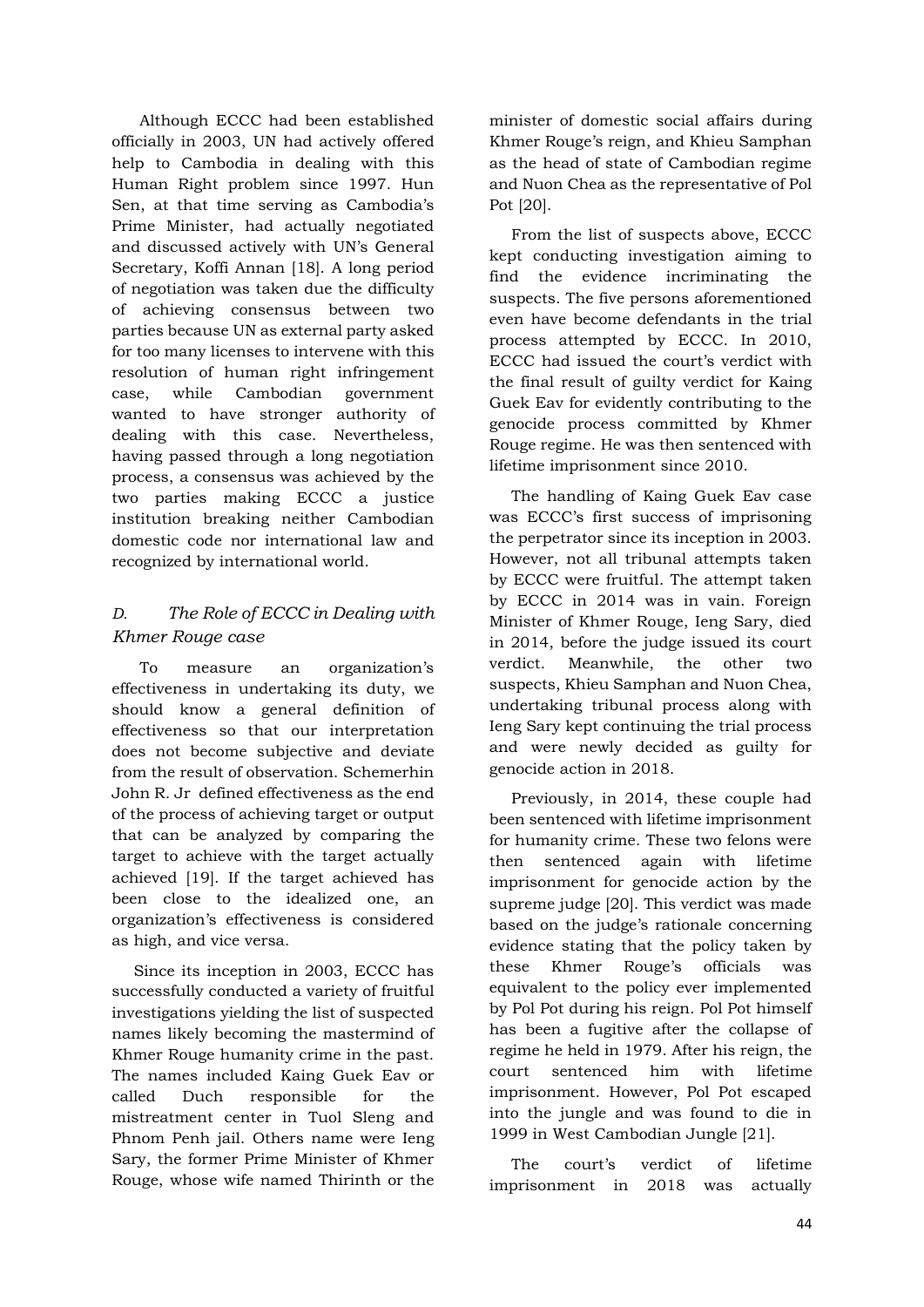regrettable recalling these two felons' age, Nuon Chea 92 years old and Khieu Samphan 87 years old. Meanwhile, they had committed the crime in 1975 or about 40 years ago. Injustice can be felt here. Although ECCC has attempted to find strong evidence and to act on the offenders of human rights as maximally as possible, the time taken to find out can be said as a factor of ECCC's ineffectiveness in undertaking its duty. In reality, the long justice process taken was due to not only ECCC but also Cambodian government that dealt with this case less adeptly and even seemed to complicate the justice process.

This ECCC's ineffectiveness, among others, pertains to fund affairs. Much fund used in this justice process seemed to be not equivalent with entire performance implemented by this justice institution recalling that only few felons were condemned successfully.

In addition to the three felons condemned successfully by ECCC, another named assigned to be defendant should be removed from the list because the defendant named Thirinth, Ieng Sary's wife, was stated developing mental disorder by a hospital in Cambodia and died in 2015 [21]. In addition to the names aforementioned, ECCC still attempts to explore and to examine further and completely this human right infringement cases committed by Khmer Rouge. Therefore, investigation and search for new names are still conducted despite no new name appearing to be the suspect until today. It is because ECCC cannot act haphazardly in determining the suspect of crime that will complicate this legal institution's work.

Moreover, some scholars wrote biography of Pol Pot and his regime. A scholar named Philip Short stated that Khmer Rouge regime did not mean to mistreat or to commit genocide against two minorities in Cambodia [22]. It also retards the trial process once again because ECCC should respond more objectively to any

new evidence found and search for more evidence supporting the genocide planned by Khmer Rouge regime.

In addition to internal factor resulting from inside ECCC, some external factors retarded this trial process. One of most influential factors is the respond of Minister of Cambodia, Hun Sen, opposing the organization of new trial in the attempt of examining completely the human right violation and genocide cases that have been very harmful to Cambodian populations.

This declination was because of Hun Sen's worry about further rebellion and violence conducted by former members of Khmer Rouge not accepting this trial process. Such worry was confirmed with the evidence showing that in 1990s, during the overthrow of Khmer Rouge regime period, massive rebellion was conducted by the members who still wanted to maintain Khmer Rouge's domination.

In addition to historical factor, Prime Minister Hun Sen was also very sure that Cambodian people, particularly the youths, want to forget their dark past due to assassination and genocide committed by Khmer Rouge and to continue their life. It is reported by bbc news source that in some places in Cambodia, perpetrators and investigators have been living adjacently in certain areas. It indicates that the wish is so great to forget the past and to continue life as the citizens who are equal before the law.

Nevertheless, the statement above cannot be stated as accurate recalling that the existing source does not mention who do live adjacently with former members of Khmer Rouge are those whose group became the victim of cruelty and genocide, Cambodian Muslim or Vietnamese people group living in Cambodia. Even other source stated that a Cambodian Muslim citizen named Los Sat attending the trial along with his wife said that he and along with his wife felt satisfied with the result of trial recalling that Khmer Rouge's regime has given many miseries to the family [22].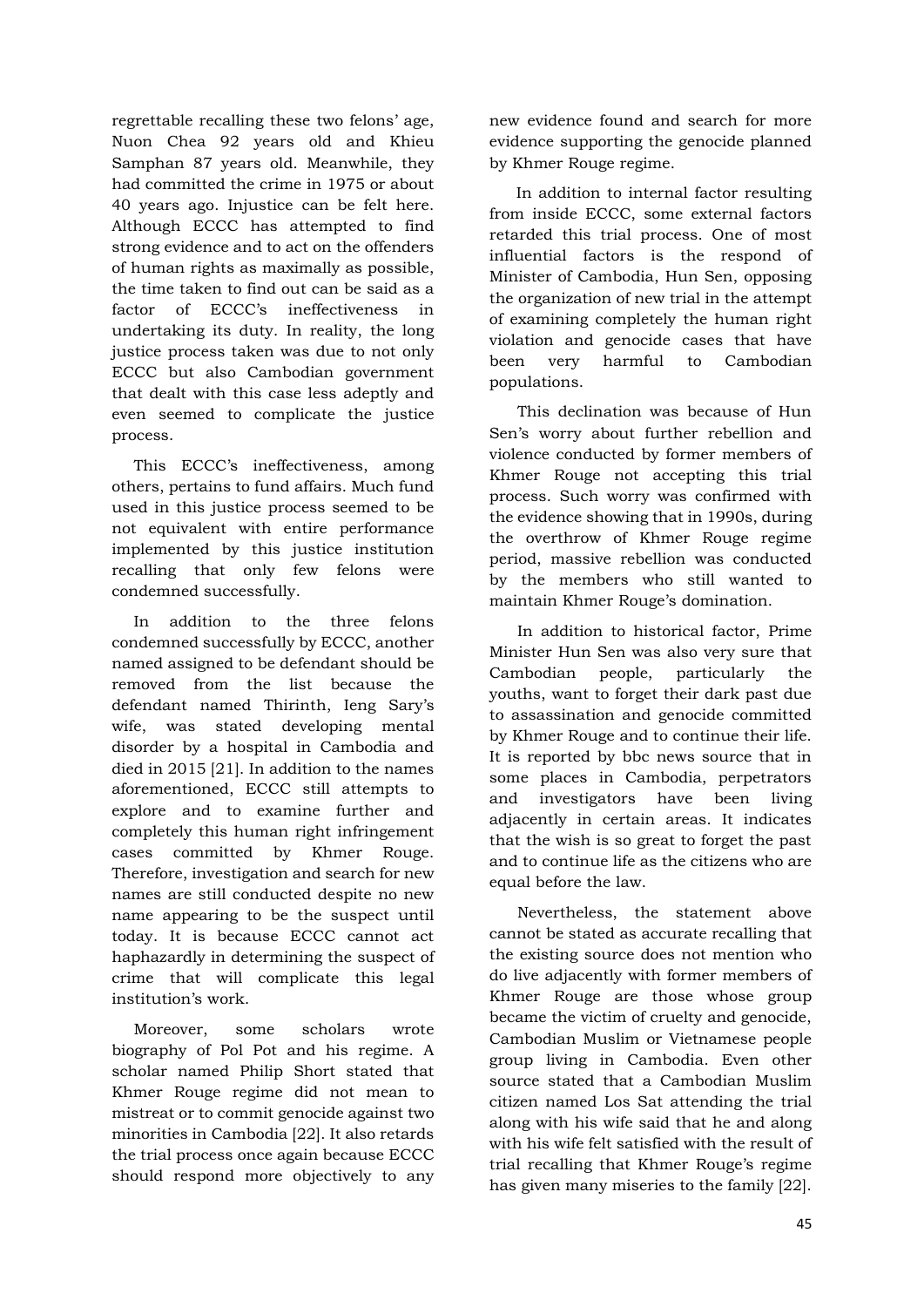Los Sat stated that he has lost many of his family members and this court at least can be relieving by means of giving justice to the victims. In addition to the reason aforementioned, another source stated that the caveat filed by Prime Minister Hun Seng concerning the follow-up of this tribunal establishment is related to his past who has been a commander in Khmer Rouge regime before finally returned to support Vietnam troops [23]. From the statement, it could be concluded that Prime Minister Hun Sen was very selective and careful in taking measures as he wanted neither to disgrace his reputation and nor to lose Cambodians' trust.

Regardless of the reasons aforementioned on ECCC's poor performance, it can be concluded that this justice institution is still considered as less effective, viewed from the time taken for justice process and cost needed to undertake the justice process. In addition, viewed from the result of recent trial, it can be seen that the process undertaken in relatively long time can actually be fruitful because in 2014, two felons: Nuon Chea and Khieu Samphan had been sentenced with lifetime imprisonment. Meanwhile, ECCC keep conducting the next trial and eventually in 2018 the two felons remained to be sentenced similarly for new international crime, genocide. Such a statement is a form of ineffectiveness the ECCC has recalling no significant difference resulting from the next trial process.

#### **III. CONCLUSION**

In the attempt of enforcing the law to all Cambodians, particularly to two groups becoming the victim of genocide by Pol Pot, Cambodia along with international law enforcing institution agreed to establish justice institution to try specifically the law breakers in Khmer Rouge case in Cambodia and it is provisional in nature. In practice, this institution establishment ran slowly due to many constraints coming from Cambodia. Having undertaken a long process, this institution was established successfully and named *Extraordinary Chambers in the Courts of Cambodia.*

In fact, this institution is also considered as indolent in undertaking its task due to the difficulty of finding evidence incriminating the suspects. Moreover, Prime Minister, Hunsen, as if retarded the trial process completely. It is because of such factors as people who wanted to move on from the bad times during Pol Pot's reign. In addition, ECCC could evidently achieve the main objective of its establishment, by trying 3 perpetrators of Khmer Rouge crime. This successful was appreciated greatly by Cambodians, particularly the group of which becoming the victim of Khmer Rouge regime's felony.

#### **REFERENCES**

[1] S. S.Brata. "Metodologi Penelitian". Jakarta: Rajawali, 1983.

[2] BBC. "Khmer Rouge: Cambodia's Years of Brutality".

[https://www.bbc.com/news/world-asia](https://www.bbc.com/news/world-asia-pacific-10684399%20on%20June%203%202019)[pacific-](https://www.bbc.com/news/world-asia-pacific-10684399%20on%20June%203%202019)

[10684399%20on%20June%203%202019](https://www.bbc.com/news/world-asia-pacific-10684399%20on%20June%203%202019) (accessed [on June 3 2019\)](https://www.bbc.com/news/world-asia-pacific-10684399%20on%20June%203%202019).

[3] A.J Dommen. "The Indochinese Experience of The French and The Americans: Nationalism and Communism in Cambodia, Laos, and Vietnam". *Indiana: Indiana University Press*, 2001.

[4] Vassar College. "The Wars for Viet Nam".

[http://vietnam.vassar.edu/overview/doc2](http://vietnam.vassar.edu/overview/doc2.html) [.html](http://vietnam.vassar.edu/overview/doc2.html) (accessed on June 3, 2019).

[5] B. Kiernan. "How Pol Pot Came to Power: Colonialism, Nationalism, and Communism in Cambodia, 1930-1975". New Haven: Yale University Press, 2004.

[6] R. R. Ross and Library of Congress. "Federal Research Division, Cambodia: A Country Study". Washington, D.C.: Federal Research Division, Library of Congress, 1990.

[7] D. P. Chandler. "Cambodia Civil War". [https://www.britannica.com/place/Camb](https://www.britannica.com/place/Cambodia/Civil-war) [odia/Civil-war](https://www.britannica.com/place/Cambodia/Civil-war) (accessed on June 8, 2019).